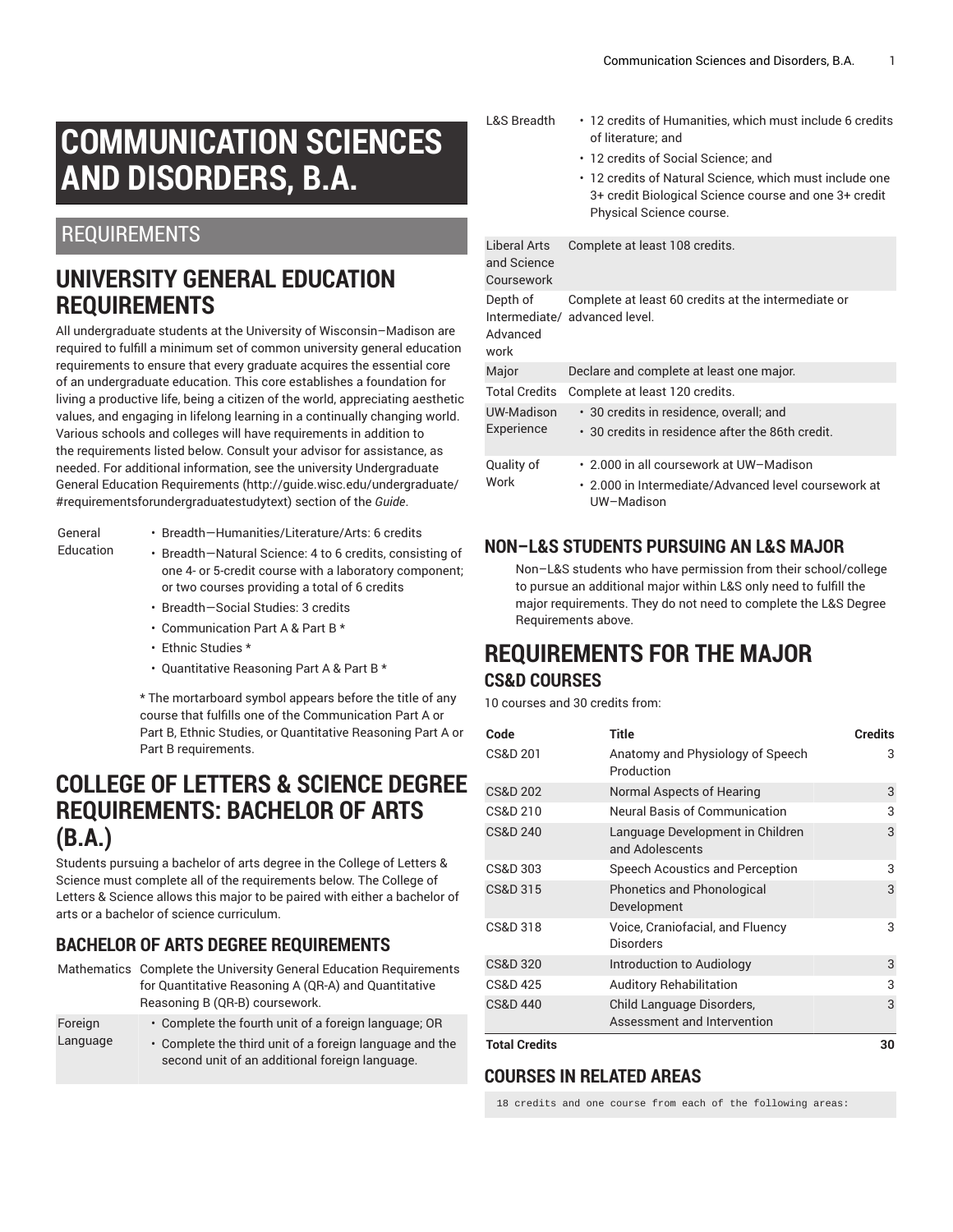#### **Psychology**

FOLKLORE 102

| ı əyununyy                                        |                                                                             |                |
|---------------------------------------------------|-----------------------------------------------------------------------------|----------------|
| Code                                              | <b>Title</b>                                                                | <b>Credits</b> |
| PSYCH <sub>202</sub>                              | Introduction to Psychology                                                  | $3 - 4$        |
| <b>HDFS 362</b>                                   | Development of the Young Child                                              | 3              |
| <b>HDFS 363</b>                                   | Development from Adolescence to<br>Old Age                                  | 3              |
| <b>Statistics</b>                                 |                                                                             |                |
| Code                                              | Title                                                                       | <b>Credits</b> |
| <b>STAT 301</b>                                   | Introduction to Statistical Methods                                         | 3              |
| <b>STAT 302</b>                                   | Accelerated Introduction to<br><b>Statistical Methods</b>                   | 3              |
| <b>STAT 311</b>                                   | Introduction to Theory and Methods<br>of Mathematical Statistics I          | 3              |
| <b>STAT 371</b>                                   | Introductory Applied Statistics for<br>the Life Sciences                    | 3              |
| PSYCH <sub>210</sub>                              | <b>Basic Statistics for Psychology</b>                                      | 3              |
| SOC/C&E SOC 360                                   | Statistics for Sociologists I                                               | 4              |
| <b>Linguistics</b>                                |                                                                             |                |
| Code                                              | Title                                                                       | <b>Credits</b> |
| LINGUIS 101                                       | Human Language                                                              | 3              |
| LINGUIS/                                          | Introduction to Linguistics:                                                | 3              |
| ANTHRO 301                                        | Descriptive and Theoretical                                                 |                |
| LINGUIS 303                                       | Language, History, and Society                                              | 3              |
| LINGUIS/ANTHRO/<br>FOLKLORE/<br>INTL ST 211       | Global Language Issues                                                      | 4              |
| LINGUIS 237                                       | Language & Immigration in<br>Wisconsin                                      | 3              |
| LINGUIS/<br>AMER IND 371                          | Survey of North American Indian<br>Languages                                | 3              |
| LINGUIS/<br>ANTHRO 430                            | Language and Culture                                                        | $3 - 4$        |
| <b>ENGL 214</b>                                   | The English Language                                                        | 3              |
| <b>ENGL 314</b>                                   | <b>Structure of English</b>                                                 | 3              |
| <b>ENGL 318</b>                                   | Second Language Acquisition                                                 | 3              |
| SPANISH 321                                       | The Structure of Modern Spanish                                             | 3              |
| SPANISH 331                                       | <b>Spanish Applied Linguistics</b>                                          | 3              |
| SPANISH 327                                       | Introduction to Spanish Linguistics                                         | 3              |
| <b>Ethnic Studies</b>                             |                                                                             |                |
| Code                                              | <b>Title</b>                                                                | <b>Credits</b> |
| AFROAMER/<br>HIST SCI/<br>MED HIST 275            | Science, Medicine, and Race: A<br>History                                   | 3-4            |
| AMER IND/<br>ANTHRO 314                           | Indians of North America                                                    | 3              |
| ANTHRO 104                                        | Cultural Anthropology and Human<br>Diversity                                | 3              |
| <b>ASIAN AM 101</b>                               | Introduction to Asian American<br><b>Studies</b>                            | 3              |
| <b>ASIAN AM/</b><br>AFROAMER/<br>AMER IND/CHICLA/ | Introduction to Comparative US<br><b>Ethnic and American Indian Studies</b> | 3              |

ASIAN AM 170 Hmong American Experiences in the United States 3 ASIAN AM/SOC 220 Ethnic Movements in the United **States** 3-4 CHICLA 201 Introduction to Chicana/o and Latina/o Studies 3 ENGL 319 Language, Race, and Identity 3 GEN&WS/SOC 200 Introduction to Lesbian, Gay, Bisexual, Transgender and Queer+ Studies 3-4 HISTORY/ CHICLA 153 Latina/Latino/Latinx History 3-4 HISTORY 227 Explorations in the History of Race and Ethnicity 3 HISTORY 403 Immigration and Assimilation in American History 3-4 L I S 202 Informational Divides and Differences in a Multicultural Society 3 SOC 134 Sociology of Race & Ethnicity in the United States 3-4 SOC/ASIAN AM 220 Ethnic Movements in the United States 3-4 **Biological Sciences in the major Code Title Credits** ANTHRO 105 Principles of Biological Anthropology 3 ANTHRO/BOTANY/ ZOOLOGY 410 Evolutionary Biology 3 BIOCHEM 104 Molecules to Life and the Nature of Science<sup>1</sup> 3 BIOCORE 381 Evolution, Ecology, and Genetics 33 BIOLOGY/BOTANY/ ZOOLOGY 151 Introductory Biology 5 ZOOLOGY/ BIOLOGY 101 Animal Biology 3 **Physical Sciences in the major Code Title Credits** BIOCHEM 104 Molecules to Life and the Nature of Science<sup>1</sup> 3 CHEM 103 General Chemistry I 4 CHEM 108 Chemistry in Our World 5 CHEM 109 Advanced General Chemistry 65 PHYSICS 103 General Physics 4 PHYSICS 107 The Ideas of Modern Physics 3 PHYSICS 109 Physics in the Arts 3 **ELECTIVES Code Title Credits** CS&D 110 **Introduction to Communicative** Disorders 3 CS&D 371 Pre-Clinical Observation of Children and Adults 3 CS&D 424 Sign Language I 2